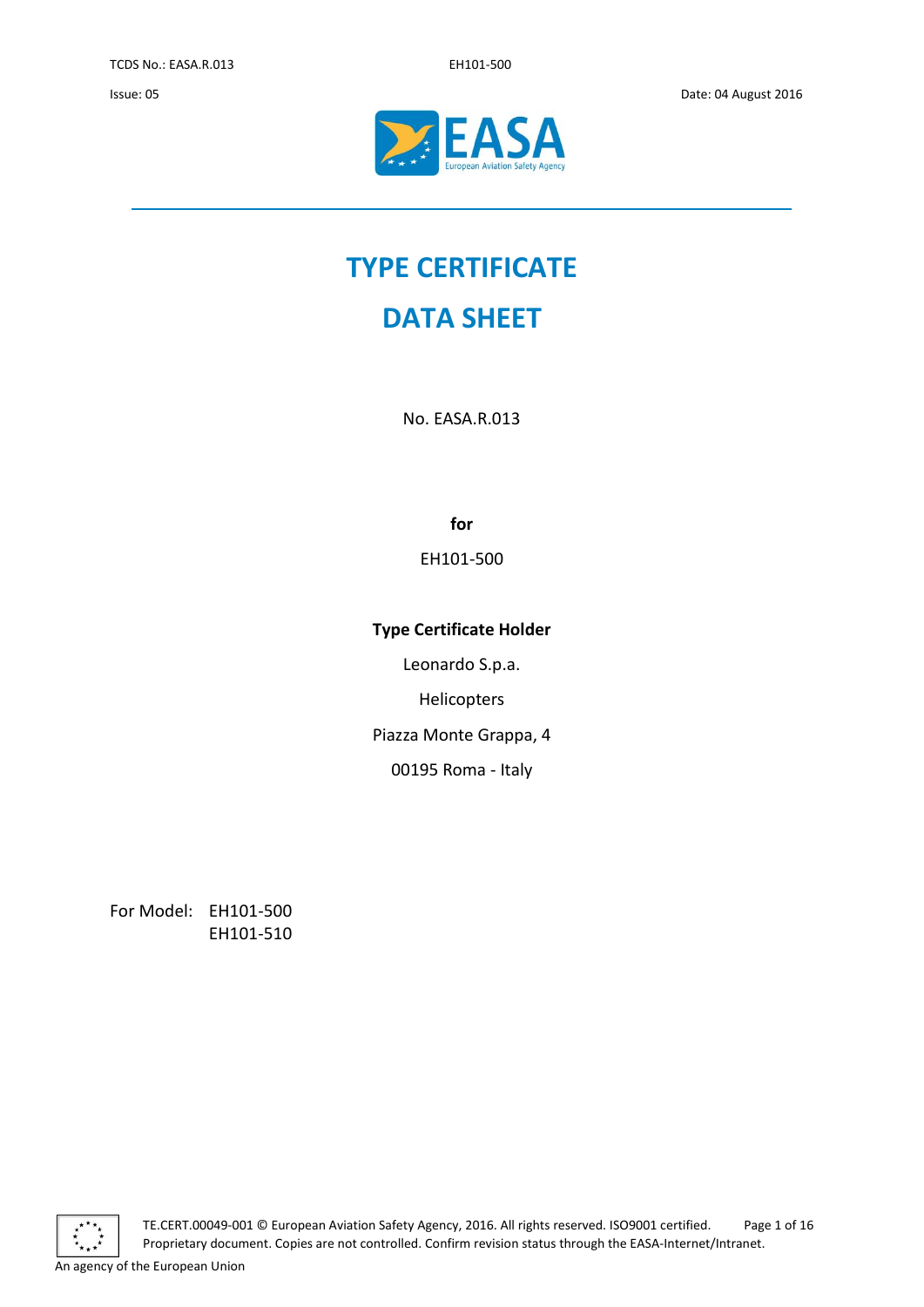### **TABLE OF CONTENTS**

Issue: 05



TE.CERT.00049-001 © European Aviation Safety Agency, 2016. All rights reserved. ISO9001 certified. Proprietary document. Copies are not controlled. Confirm revision status through the EASA-Internet/Intranet.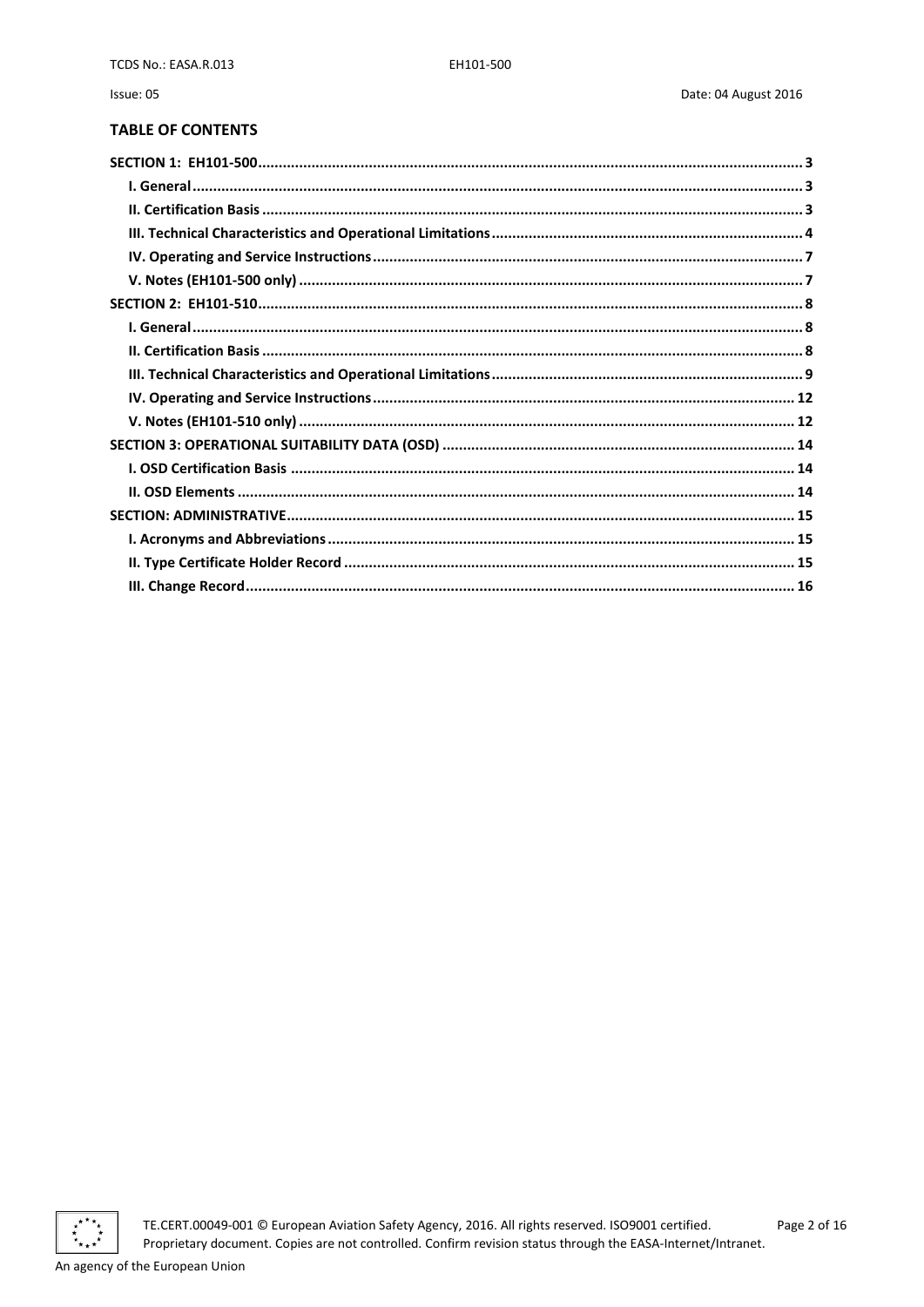#### <span id="page-2-0"></span>**SECTION 1: EH101-500**

<span id="page-2-1"></span>I. General

| 1. | Type/ Model/ Variant                       |                                                                                                          |
|----|--------------------------------------------|----------------------------------------------------------------------------------------------------------|
|    | 1.1 Type                                   | EH101                                                                                                    |
|    | 1.2 Model                                  | EH101-500                                                                                                |
|    | 1.3 Variant                                | n/a                                                                                                      |
| 2. | Airworthiness Category                     | Large Rotorcraft, Category A                                                                             |
| 3. | Manufacturer                               | Leonardo S.p.a.<br><b>Helicopters</b><br>Piazza Monte Grappa, 4<br>00195 Roma, Italy                     |
| 4. | <b>Type Certification Application Date</b> | to ENAC IT: 8 December 1982                                                                              |
| 5. | <b>State of Design Authority</b>           | Ente Nazionale per l'Aviazione Civile (ENAC IT)                                                          |
| 6. | Type Certificate Date by                   | 24 November 1994<br>ENAC IT:                                                                             |
| 7. | Type Certificate n° by                     | ENAC IT:<br>A326                                                                                         |
| 8. | Type Certificate Data Sheet n° by          | ENAC IT:<br>A326                                                                                         |
| 9. | <b>EASA Type Certification Date</b>        | 28 September 2003,<br>in accordance with CR (EU) $1702/2003$ , Article 2, 3.,<br>(a), (i), $1st$ bullet. |

#### <span id="page-2-2"></span>II. Certification Basis

| Reference Date for determining the | 8 December 1982 |
|------------------------------------|-----------------|
| applicable requirements            |                 |

2. Airworthiness Requirements

FAR 29, Amdts. 29-1 to 29-27, including FAR 29.351 at Amdt 30 Compliance with optional requirement FAR 29.1419 (flight in icing condition) has not been demonstrated

Compliance with optional requirement FAR 29.801 (ditching) has been demonstrated.

| 3. | <b>Special Conditions</b>         | - HIRF "RAI Special Condition Paper EH 101/002"<br>- Lightning "RAI Special Condition Paper EH 101/001                                                                                                                                                 |
|----|-----------------------------------|--------------------------------------------------------------------------------------------------------------------------------------------------------------------------------------------------------------------------------------------------------|
| 4. | Exemptions                        | none                                                                                                                                                                                                                                                   |
| 5. | Deviations                        | none                                                                                                                                                                                                                                                   |
| 6. | <b>Equivalent Safety Findings</b> | ESF demonstrated for the following requirements:<br>FAR 29.779(c), FAR 29.903(b)(1), FAR 29.1141(f)(2),<br>FAR 29.1143(a), FAR 29.1303(g)(2),<br>FAR 29.1305(a)(7), FAR 29.1305(a)(17),<br>FAR 29.1305(a)(20), FAR 29.1555(c)(2),<br>FAR 29.1555(d)(2) |
| 7. | Requirements elected to comply    | none                                                                                                                                                                                                                                                   |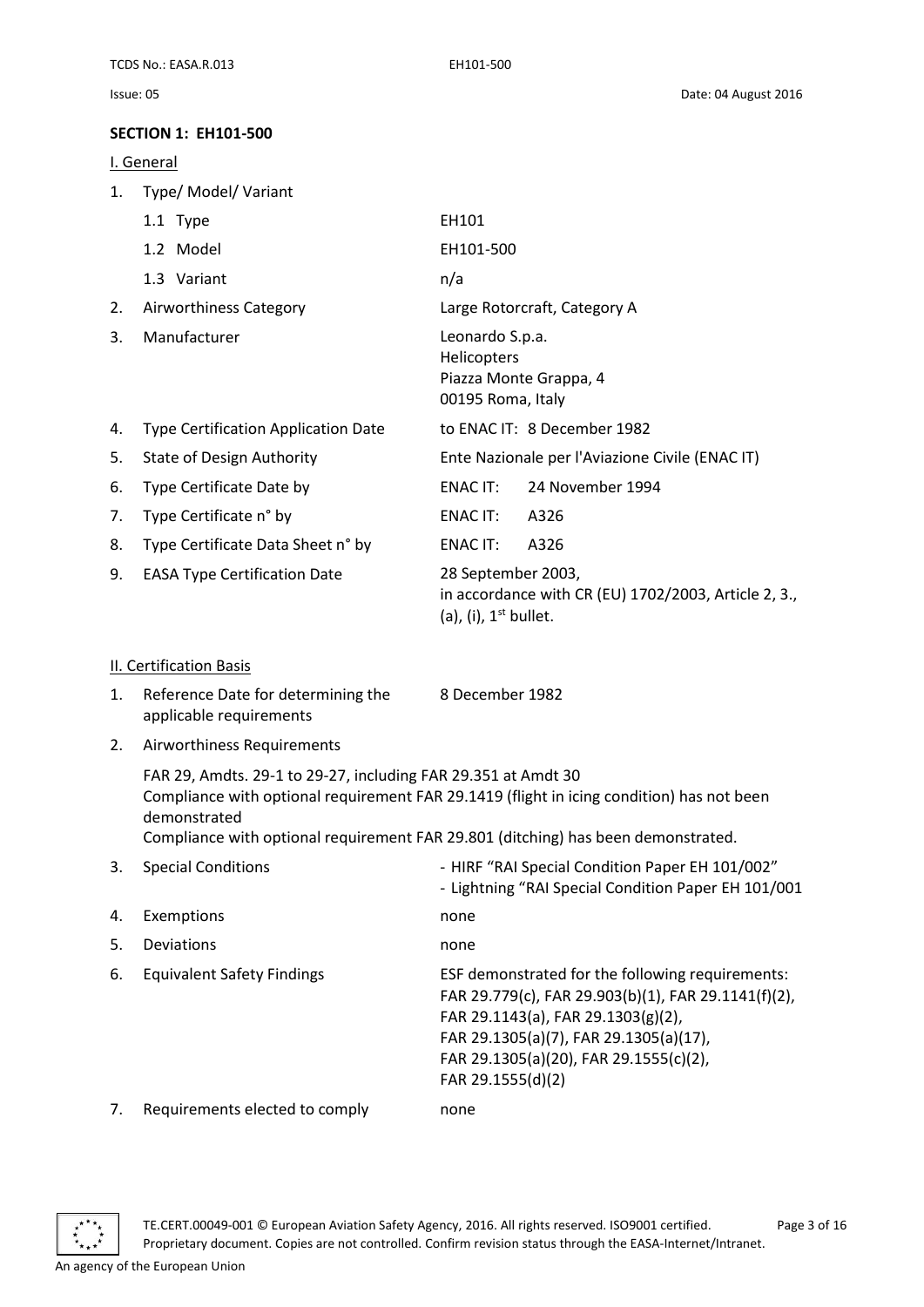#### 8. Environmental Protection Requirements

- 8.1 Noise Requirements See TCDSN EASA.R.013
- 8.2 Emission Requirements n/a

9. Operational Suitability Data (OSD) Not required for rotorcraft that are not operated by an EU operator. CR (EU) 748/2012, as amended by CR (EU) 69/2014 does not require OSD elements for this model (see Article 7a, 1.).

#### <span id="page-3-0"></span>III. Technical Characteristics and Operational Limitations

| 1. | <b>Type Design Definition</b> | Document EHA 1538                                                                                                                                                                                                                                                                                                                                               |                                                                                                                                                                                                                                                                           |  |
|----|-------------------------------|-----------------------------------------------------------------------------------------------------------------------------------------------------------------------------------------------------------------------------------------------------------------------------------------------------------------------------------------------------------------|---------------------------------------------------------------------------------------------------------------------------------------------------------------------------------------------------------------------------------------------------------------------------|--|
| 2. | Description                   | passengers and two pilots.<br>Main rotor:<br>Tail rotor:<br>Fuselage:<br>Landing gear:<br>Powerplant:                                                                                                                                                                                                                                                           | Large tri-engine transport helicopter of conventional<br>configuration with seating provisions for thirty<br>five composite blades, fully<br>articulated type<br>four composite blades,<br>composite/metal<br>tricycle landing gear, retractable<br>three turbine engines |  |
| 3. | Equipment                     | The equipment prescribed by relevant airworthiness<br>design standards (see the Certification Basis) have<br>to be installed on the helicopter for the issuing of a<br>Certificate of Airworthiness.<br>In addition the following is required:<br>Rotorcraft Flight Manual EU02X002A, basic issue<br>approved by ENAC IT, and subsequent approved<br>revisions. |                                                                                                                                                                                                                                                                           |  |
| 4. | <b>Dimensions</b>             |                                                                                                                                                                                                                                                                                                                                                                 |                                                                                                                                                                                                                                                                           |  |
|    | 4.1 Fuselage                  | Length:<br>Width hull:<br>Height (fin):                                                                                                                                                                                                                                                                                                                         | 19.30 m<br>4.34 m<br>5.35 <sub>m</sub>                                                                                                                                                                                                                                    |  |
|    | 4.2 Main Rotor                | Diameter:                                                                                                                                                                                                                                                                                                                                                       | 18.60 m                                                                                                                                                                                                                                                                   |  |
|    | 4.3 Tail Rotor                | Diameter:                                                                                                                                                                                                                                                                                                                                                       | 4.00 m                                                                                                                                                                                                                                                                    |  |
| 5. | Engine                        |                                                                                                                                                                                                                                                                                                                                                                 |                                                                                                                                                                                                                                                                           |  |
|    | 5.1 Model                     | <b>General Electric Company Aircraft Engines</b><br>3 x Model CT7-6<br>Turboshaft engine with DECU (Ref. CID 618776 and<br>CID 618775                                                                                                                                                                                                                           |                                                                                                                                                                                                                                                                           |  |
|    | 5.2 Type Certificate          | FAA TC/TCDS n°: E8NE                                                                                                                                                                                                                                                                                                                                            | EASA TC/TCDS n°: EASA.IM.E.010                                                                                                                                                                                                                                            |  |

TE.CERT.00049-001 © European Aviation Safety Agency, 2016. All rights reserved. ISO9001 certified. Page 4 of 16 Proprietary document. Copies are not controlled. Confirm revision status through the EASA-Internet/Intranet.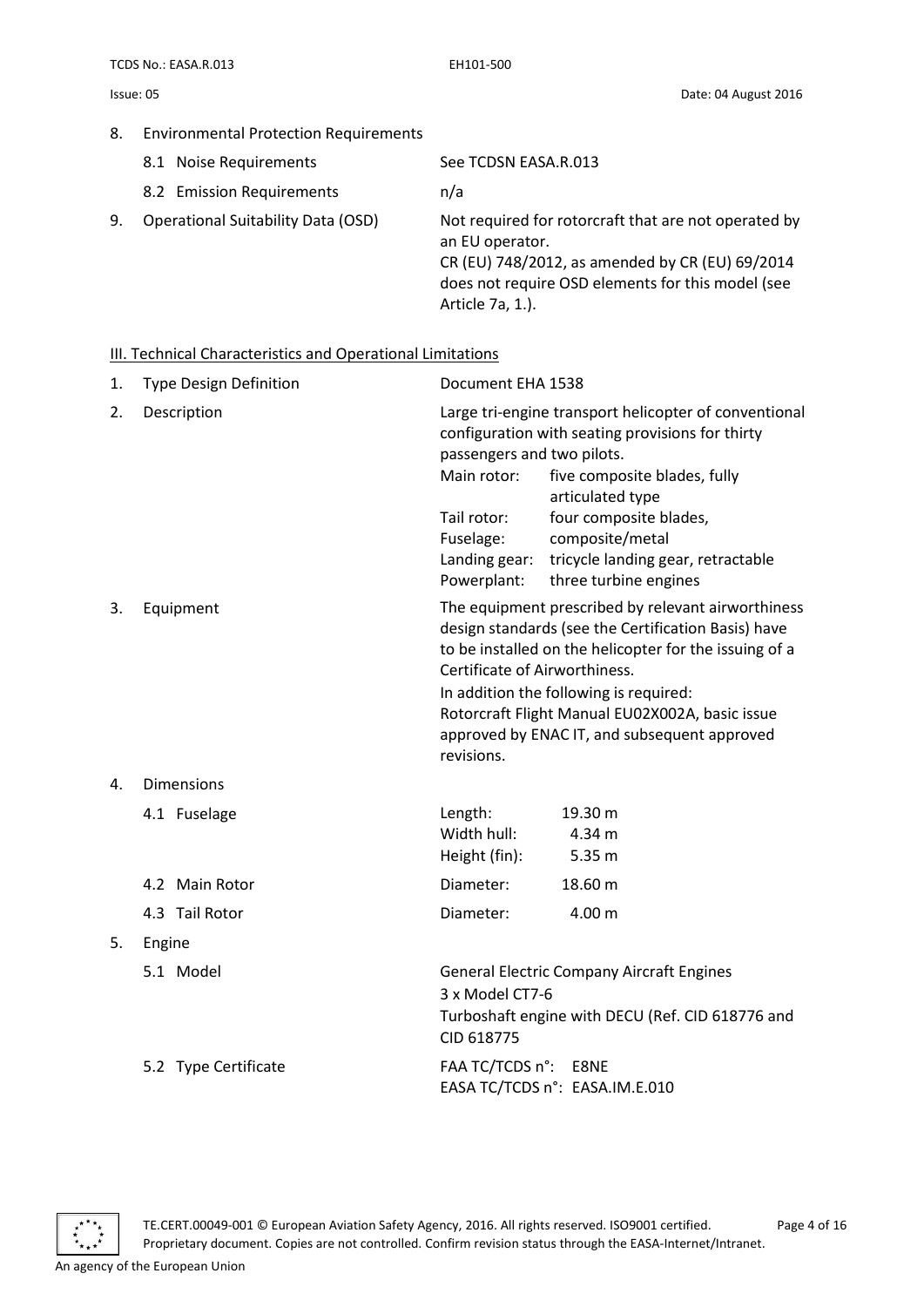5.3 Limitations

5.3.1 Installed Engine Limitations and Transmission Torque Limits

|                    | Output shaft speed<br>Nf [%] ([rpm]) | Gas producer speed<br>Ng [rpm] ([%]) | Temperature<br>TIT [°C] ([°F]) |
|--------------------|--------------------------------------|--------------------------------------|--------------------------------|
| AEO-MCP            | 102.5 (20 974)                       | 101.6 (45 415)                       | 899 (1650)                     |
| AEO TO 5 min       | 102.5 (20 974)                       | 102.6 (45 862)                       | 948 (1738)                     |
| OEI-MCP            | 102.5 (20 974)                       | 102.6 (45 862)                       | 948 (1738)                     |
| OEI Rating 2.5 min | 102.5 (20 974)                       | 103 (46 041)                         | 964 (1767)                     |

Avjet type fuels conforming to: - ASTM D1655, Type A, A-1; or,

Fuel system icing inhibitor see approved RFM

in four tanks of each 1 059 litres at STA 5 375, STA 6 375, STA 7 375,

at STA 8 404, one at STA 9 702

STA 8 375 respectively

- ASTM D1655, Type B

Usable fuel: see Note 2.

Undrainable oil:see Note 2

APU: 3 litres at STA 10 045 MGB: 50 litres at STA 8 140 AGB: 6.9 litres STA 6 778 IGB: 3 litres at STA 18 712 TGB: 3.5 litres at STA 19 345

5.3.2 Other Engine and Transmission Torque Limits

| AEO | max. TO TQ | 106 % (5 175 shp)                 |
|-----|------------|-----------------------------------|
| AEO | max. MCTQ  | 100 % (4 884 shp)                 |
| OEI | max. MCTQ  | 112 % (3 640 shp)                 |
| OEI |            | 2.5 m rating TQ 118 % (3 840 shp) |

6. Fluids (Fuel/ Oil/ Additives)

| 6.1 | Fuel |
|-----|------|
|     |      |

| 6.2 Oil |  | Refer to approved RFM |
|---------|--|-----------------------|
|         |  |                       |

- 6.3 Additives Refer to approved RFM
- 7. Fluid capacities
	- 7.1 Fuel Tank capacity: 4 155 litres

7.2 Oil Engines: 6.2 litres per each engine, two tanks

| 7.3 Coolant System Capacity |  |
|-----------------------------|--|
|                             |  |

8. Air Speed Limitations Max.  $V_{NE}$  167 KIAS For reduction of the  $V_{NE}$  with altitude, OAT and weight, see approved RFM



TE.CERT.00049-001 © European Aviation Safety Agency, 2016. All rights reserved. ISO9001 certified. Page 5 of 16 Proprietary document. Copies are not controlled. Confirm revision status through the EASA-Internet/Intranet.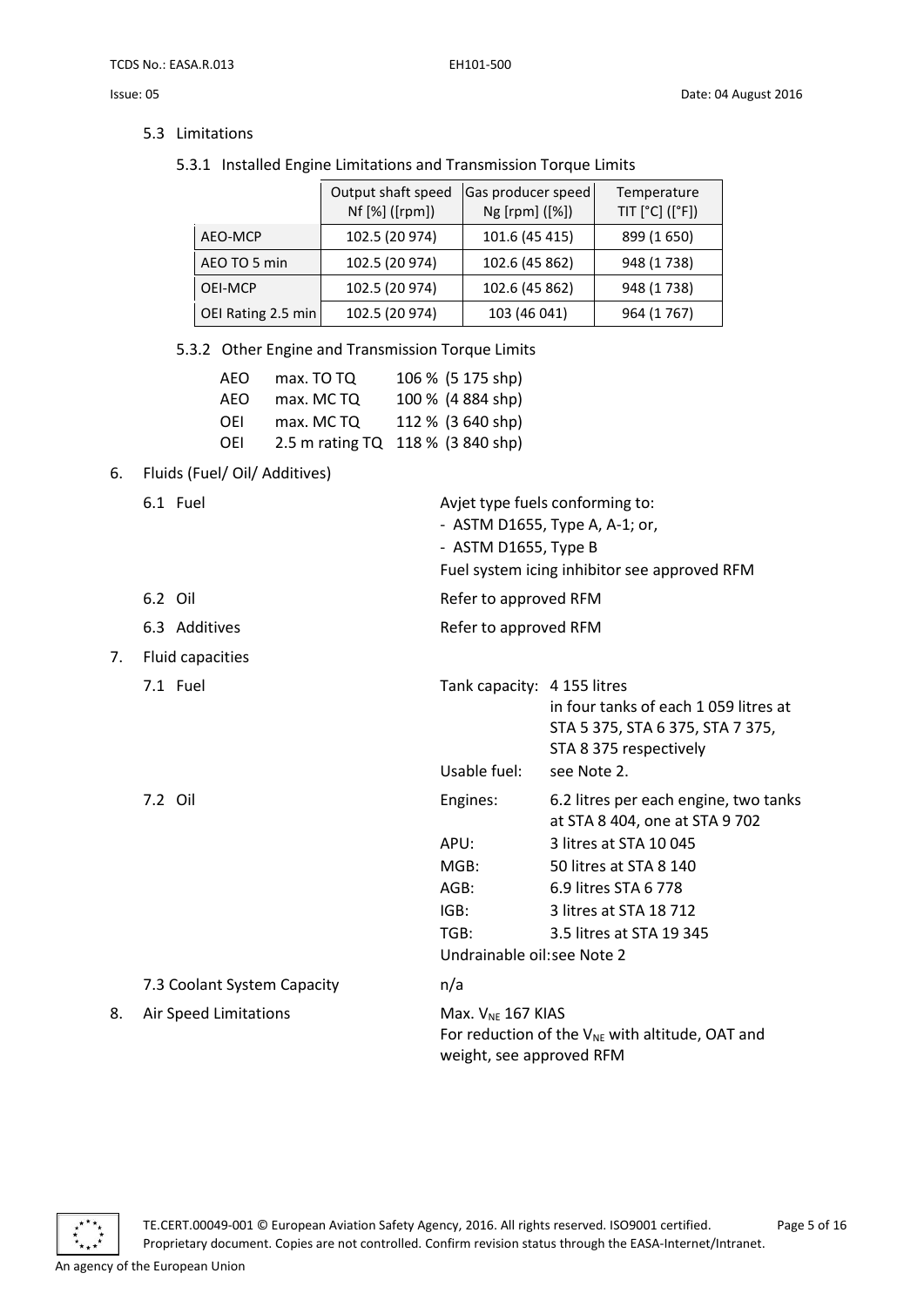| 9. | <b>Rotor Speed Limitations</b>                    | Power on:<br>Max. continuous<br>operation range<br>TKOF/LDG range<br>Power off:<br>PWR off range<br>Minimum |                                     | 98 - 101 %<br>101 - 103 %<br>$95 - 110 %$<br>98%                                                                                                                                                |
|----|---------------------------------------------------|-------------------------------------------------------------------------------------------------------------|-------------------------------------|-------------------------------------------------------------------------------------------------------------------------------------------------------------------------------------------------|
|    |                                                   | Rotor speed warnings:                                                                                       |                                     |                                                                                                                                                                                                 |
|    |                                                   | Low speed PWR on:<br>High speed PWR on: 105 %                                                               |                                     | 98 %                                                                                                                                                                                            |
|    |                                                   | Low speed PWR off:<br>High speed PWR off: 110 %<br>High speed                                               |                                     | 95 %                                                                                                                                                                                            |
|    |                                                   | transient PWR off:                                                                                          |                                     | 117%                                                                                                                                                                                            |
|    | 10. Maximum Operating Altitude and<br>Temperature |                                                                                                             |                                     |                                                                                                                                                                                                 |
|    | 10.1 Altitude                                     | TKOF/LDG:<br>En route:                                                                                      |                                     | Refer to approved RFM<br>9 960 ft (3 038 m)                                                                                                                                                     |
|    | 10.2 Temperature                                  | Refer to approved RFM                                                                                       |                                     |                                                                                                                                                                                                 |
|    | 11. Operating Limitations                         | Refer to approved RFM                                                                                       |                                     |                                                                                                                                                                                                 |
|    | 12. Maximum Mass                                  | Maximum:<br>Taxi and ramp: 14 290 kg<br>TKOF:<br>LDG:                                                       | 14 290 kg<br>14 290 kg<br>14 290 kg |                                                                                                                                                                                                 |
|    | 13. Centre of Gravity Range                       | Refer to approved RFM                                                                                       |                                     |                                                                                                                                                                                                 |
|    | 14. Datum                                         | Longitudinal:<br>of the front jack point.<br>Lateral:                                                       |                                     | The datum plane STA 0 is located 3 385 mm forward<br>The datum plane STA 0 is ±1 400 mm inboard of<br>each main jack point and coincides with the<br>rotorcraft longitudinal plane of symmetry. |
|    | 15. Levelling Means                               | plate on floor of passenger cabin                                                                           |                                     | Plumb line from ceiling reference point to index                                                                                                                                                |
|    | 16. Minimum Flight Crew                           | 2 (two) pilots                                                                                              |                                     |                                                                                                                                                                                                 |
|    | 17. Maximum Passenger Seating Capacity            | 30 (thirty) passengers                                                                                      |                                     |                                                                                                                                                                                                 |
|    | 18. Passenger Emergency Exit                      | 6 (six), 3 (three) on each side of the passenger cabin                                                      |                                     |                                                                                                                                                                                                 |
|    | 19. Maximum Baggage/ Cargo Loads                  | n/a                                                                                                         |                                     |                                                                                                                                                                                                 |
|    | 20. Rotor Blade Control Movement                  |                                                                                                             |                                     | For rigging information refer to the EH101<br>Maintenance Manual Document EC02P002J                                                                                                             |
|    | 21. Auxiliary Power Unit (APU)                    | P/N 4502316 with ESU P/N 4502145<br>Note:                                                                   |                                     | One APU Sundstrand model T-62T40C7EH,<br>CAA Validation 9/80/ARS 500/C01/1-A of FAA TSO C-77(a)                                                                                                 |

TE.CERT.00049-001 © European Aviation Safety Agency, 2016. All rights reserved. ISO9001 certified. Page 6 of 16 Proprietary document. Copies are not controlled. Confirm revision status through the EASA-Internet/Intranet.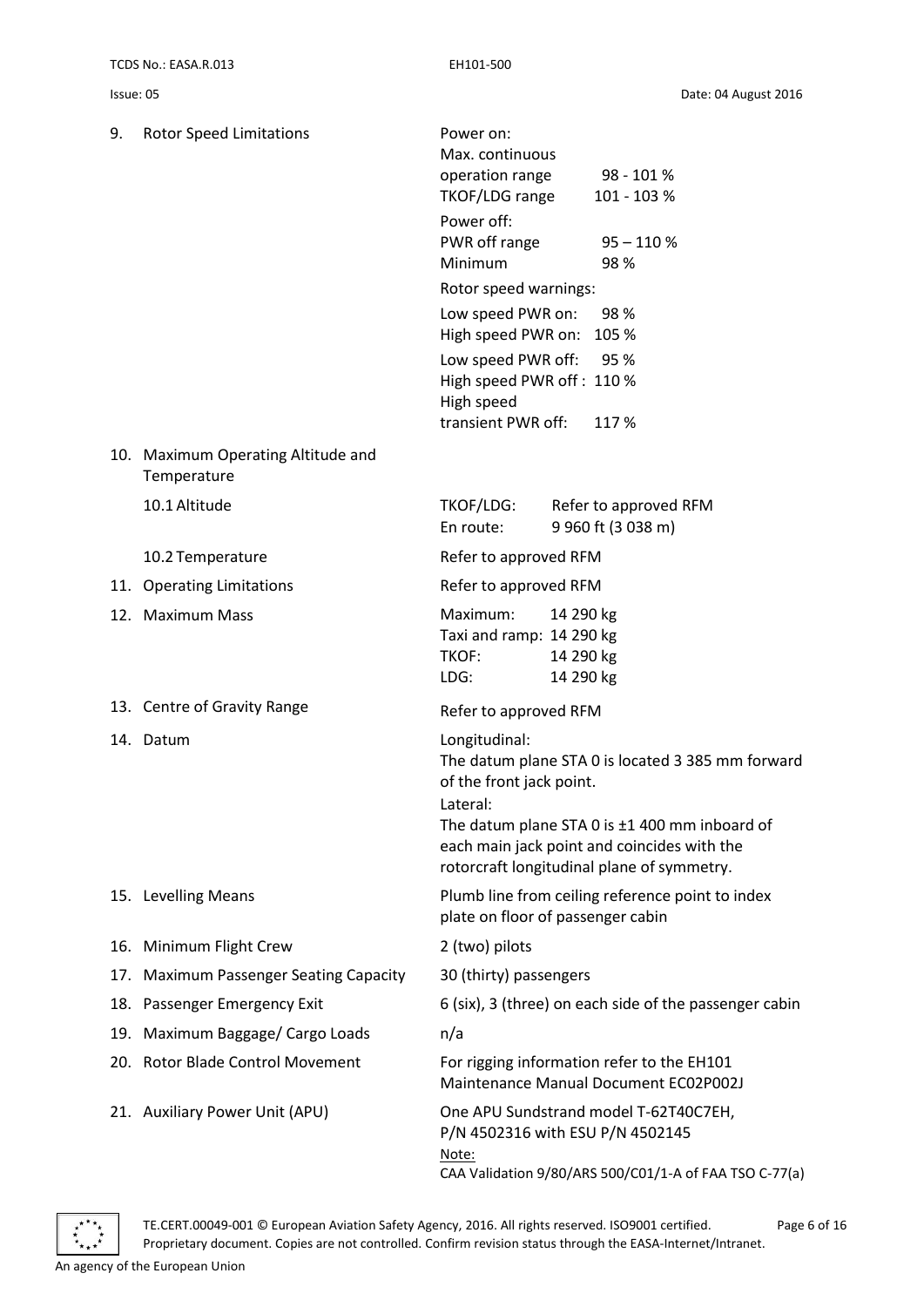| TCDS No.: EASA.R.013                   | EH101-500                                                                                                                                                                                            |
|----------------------------------------|------------------------------------------------------------------------------------------------------------------------------------------------------------------------------------------------------|
| Issue: 05                              | Date: 04 August 2016                                                                                                                                                                                 |
|                                        | Authorisation and JAR-APU Change 2, Category 1<br>(Essential) Unit."                                                                                                                                 |
| 22. Life-limited Parts                 | Information about life limited parts, mandatory<br>inspections as well at time between overhaul<br>(TBO's) are contained in the Document Continued<br>Airworthiness Limitations Manual N° ED02P211J. |
| 23. Wheels and Tyres                   | -1 x nose LG with 2 wheels type 418-43<br>- 2 x main LG with each 1 wheel type 418-64<br>See Maintenance Manual ED02P211J                                                                            |
| IV. Operating and Service Instructions |                                                                                                                                                                                                      |
| <b>Flight Manual</b><br>1.             | Rotorcraft Flight Manual EU02X002A, basic issue                                                                                                                                                      |

<span id="page-6-0"></span>

|    |                                       | approved by ENAC IT, and subsequent approved<br>revisions.                                                                                                                                                                                                                               |
|----|---------------------------------------|------------------------------------------------------------------------------------------------------------------------------------------------------------------------------------------------------------------------------------------------------------------------------------------|
| 2. | Maintenance Manual                    | EC02P002J                                                                                                                                                                                                                                                                                |
| 3. | <b>Structural Repair Manual</b>       | n/a                                                                                                                                                                                                                                                                                      |
| 4. | Weight and Balance Manual             | n/a                                                                                                                                                                                                                                                                                      |
| 5. | <b>Illustrated Parts Catalogue</b>    | EC02P026J                                                                                                                                                                                                                                                                                |
| 6. | Miscellaneous Manuals                 | n/a                                                                                                                                                                                                                                                                                      |
| 7. | Service Letters and Service Bulletins | As published by Finmeccanica and predecessors                                                                                                                                                                                                                                            |
| 8. | Required Equipment                    | The basic required equipment, as prescribed in the<br>applicable airworthiness regulations (see<br>Certification Basis), must be installed in the<br>helicopter for certification<br>In addition any aircraft must be equipped with a<br>copy of the applicable, approved RFM EU02X002A. |

#### <span id="page-6-1"></span>V. Notes (EH101-500 only)

- 1. Manufacturer's eligible serial numbers: s/n 50007, 50009
- 2. At the time of the first issue of the Standard Certificate of Airworthiness, each rotorcraft must be provided with the document "Appendix A to the Rotorcraft Flight Manual – Weight and Balance Chart" identifying the empty weight and associated centre of gravity position inclusive of the list of installed equipment. For the determination of the empty weight and associated centre of gravity engine oil,

hydraulic fluids, lubricating gear boxes oil must be included for a total of 84.9 litres. A total of 63.7 kg of unusable fuel at STA 7 259 mm should also be included.

\* \* \*

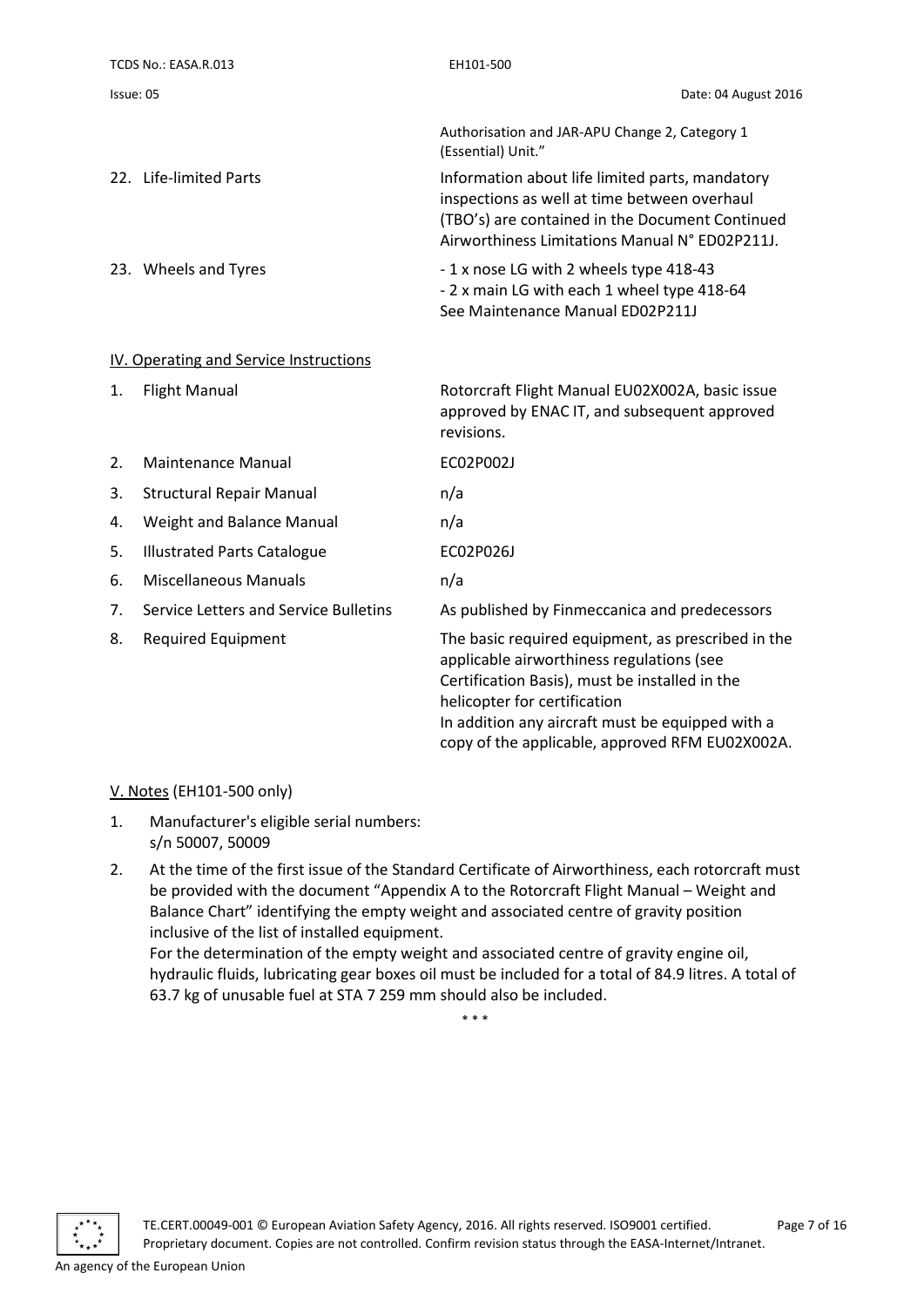### <span id="page-7-0"></span>**SECTION 2: EH101-510**

<span id="page-7-1"></span>I. General

| 1. | Type/ Model/ Variant                       |                                                                                                       |  |  |
|----|--------------------------------------------|-------------------------------------------------------------------------------------------------------|--|--|
|    | 1.1 Type                                   | EH101                                                                                                 |  |  |
|    | 1.2 Model                                  | EH101-510                                                                                             |  |  |
|    | 1.3 Variant                                | n/a                                                                                                   |  |  |
| 2. | Airworthiness Category                     | Large Rotorcraft, Category A                                                                          |  |  |
| 3. | Manufacturer                               | Leonardo S.p.a.<br><b>Helicopters</b><br>Piazza Monte Grappa, 4<br>00195 Roma, Italy                  |  |  |
| 4. | <b>Type Certification Application Date</b> | to ENAC IT: 30 August 1995                                                                            |  |  |
| 5. | <b>State of Design Authority</b>           | Ente Nazionale per l'Aviazione Civile (ENAC IT)                                                       |  |  |
| 6. | Type Certificate Date by                   | ENAC IT:<br>15 September 1998                                                                         |  |  |
| 7. | Type Certificate n° by                     | ENAC IT:<br>A326                                                                                      |  |  |
| 8. | Type Certificate Data Sheet n° by          | SO/A326<br>ENAC IT:                                                                                   |  |  |
| 9. | <b>EASA Type Certification Date</b>        | 28 September 2003,<br>in accordance with CR (EU) 1702/2003, Article 2, 3.,<br>(a), (i), $1st$ bullet. |  |  |

#### <span id="page-7-2"></span>II. Certification Basis

- 1. Reference Date for determining the applicable requirements 30 August 1995,
- 2. Airworthiness Requirements

JAR-29 Large Rotorcraft, issued 5 November 1993, minus the following paragraphs replaced as detailed below:

JAR 29.561 replaced by Additional Condition AC1 issue 3, JAR 29.563 replaced by Additional Condition AC2 issue 2, JAR 29.571 replaced by FAR 29.571 at Amdt. 27, JAR 29.785 and 29.787 replaced by Additional Condition AC3 issue 1, JAR 29.901(b)(1)(i) replaced by FAR 29.901(b)(1)(i) at Amdt. 27, JAR 29.901(c) replaced by FAR 29.901(c) at Amdt. 27, JAR 29.952 replaced by Additional Condition AC4 issue 2, JAR 29.1019 (a)(2) replaced by FAR 29.1019 (a)(2) at Amdt. 27.

For External Cargo Loads Optional Equipment see Note 4.

- 3. Special Conditions EH101-011 for HIRF
- - EH101-013 for Indirect Effects of Lightning
	- "Yaw manoeuvres and reliability of yaw limiter" (see CRI C-4)

See Note 4 for Optional Equipment Special Condition

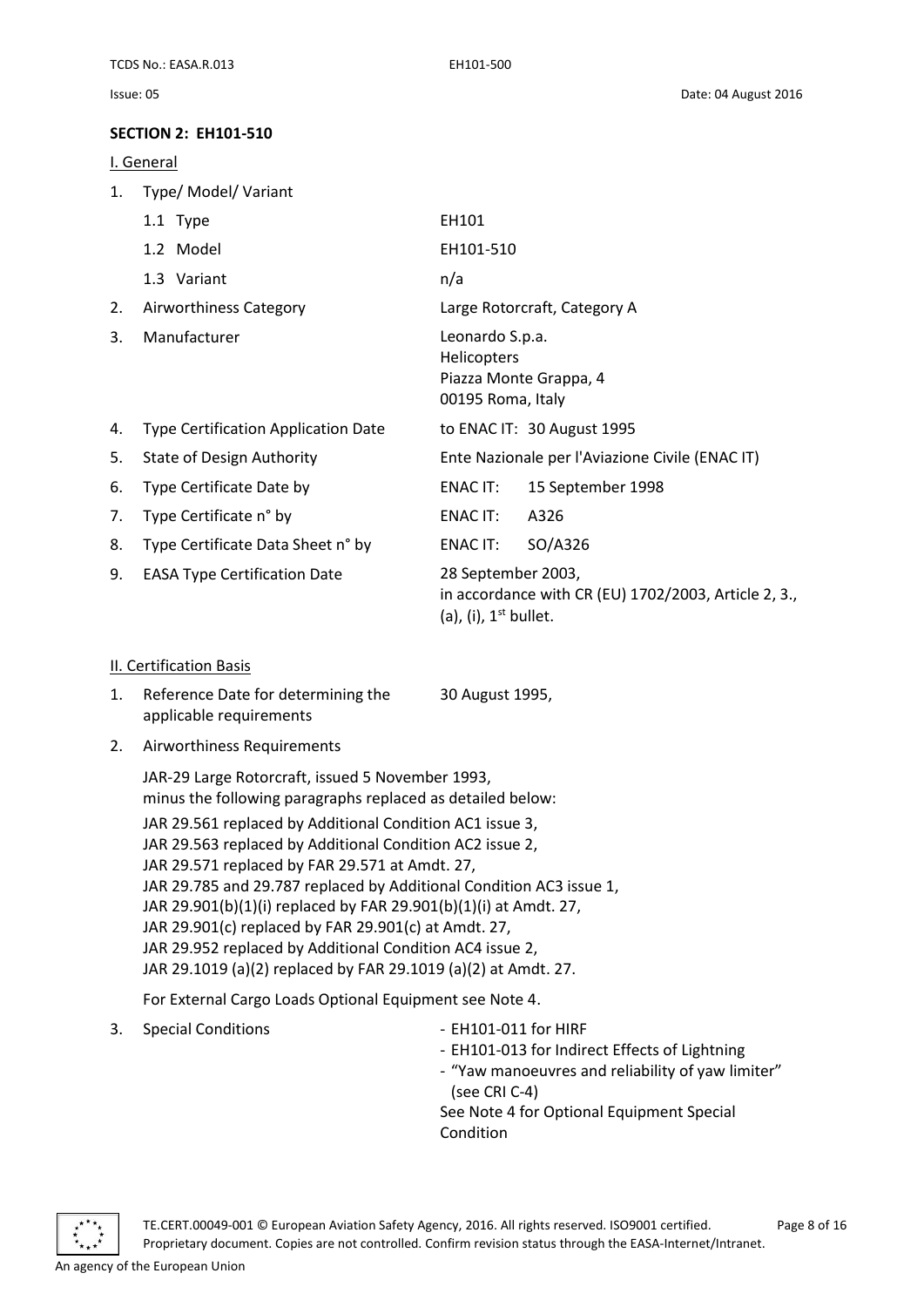| 4. | <b>Reversions and Exemptions</b>                                  |                                                                                                                                                                                                                                                                                                   |
|----|-------------------------------------------------------------------|---------------------------------------------------------------------------------------------------------------------------------------------------------------------------------------------------------------------------------------------------------------------------------------------------|
|    | 4.1 Reversions                                                    | Reversion to the original EH101-500 Certification<br>Basis (FAR 29, Amdt. 27) has been granted for<br>paragraphs JAR 29.571, JAR 29.901(b)(1)(i),<br>JAR 29.901(c) and JAR 29.1019(a)(2).                                                                                                         |
|    | 4.2 Exemptions                                                    | none                                                                                                                                                                                                                                                                                              |
| 5. | Deviations                                                        | none                                                                                                                                                                                                                                                                                              |
| 6. | <b>Equivalent Safety Findings</b>                                 | ESF demonstrated for the following requirements:<br>JAR 29.351, JAR 29.613, JAR 29.779(c), JAR<br>29.807(b), JAR 29.903(b)(1), JAR 29.1141(f)(2),<br>JAR 29.1143(a), JAR 29.1303(g)(2),<br>JAR 29.1305(a)(8), JAR 29.1305(a)(18),<br>JAR 29.1305 (a)(21), JAR 29.1555(c)(2),<br>JAR 29.1555(d)(2) |
| 7. | Requirements elected to comply                                    | none                                                                                                                                                                                                                                                                                              |
| 8. | <b>Environmental Protection Requirements</b>                      |                                                                                                                                                                                                                                                                                                   |
|    | 8.1 Noise Requirements                                            | See TCDSN EASA.R.013                                                                                                                                                                                                                                                                              |
|    | 8.2 Emission Requirements                                         | n/a                                                                                                                                                                                                                                                                                               |
| 9. | <b>Operational Suitability Data (OSD)</b>                         | Not required for rotorcraft that are not operated by<br>an EU operator.<br>CR (EU) 748/2012, as amended by CR (EU) 69/2014<br>does not require OSD elements for this model (see<br>Article 7a, 1.).                                                                                               |
|    | <b>III. Technical Characteristics and Operational Limitations</b> |                                                                                                                                                                                                                                                                                                   |
| 1. | <b>Type Design Definition</b>                                     | Document EC00X007J<br>$^{\prime\prime}$ FU101 F10 Verjant Tune Design Definition $^{\prime\prime}$                                                                                                                                                                                                |

<span id="page-8-0"></span>

|    |             |                                                          | EHIUI-5IU VAriant Type Design Definition                                                                                                                                                                                                                                                                     |
|----|-------------|----------------------------------------------------------|--------------------------------------------------------------------------------------------------------------------------------------------------------------------------------------------------------------------------------------------------------------------------------------------------------------|
| 2. | Description | passengers and two pilots.                               | Large tri-engine transport helicopter of conventional<br>configuration with seating provisions for thirty                                                                                                                                                                                                    |
|    |             | Main rotor:                                              | five composite blades, fully<br>articulated type                                                                                                                                                                                                                                                             |
|    |             | Tail rotor:<br>Fuselage:<br>Landing gear:<br>Powerplant: | four composite blades,<br>composite/metal<br>tricycle landing gear, retractable<br>three turbine engines                                                                                                                                                                                                     |
|    |             |                                                          | The EH101-510 is a derivative model of EH101-500                                                                                                                                                                                                                                                             |
| 3. | Equipment   | Certificate of Airworthiness.<br>revisions.              | The equipment prescribed by relevant airworthiness<br>design standards (see the Certification Basis) have<br>to be installed on the helicopter for the issuing of a<br>In addition the following is required:<br>Rotorcraft Flight Manual EU02X501A, Issue 1<br>approved by ENAC IT, and subsequent approved |

TE.CERT.00049-001 © European Aviation Safety Agency, 2016. All rights reserved. ISO9001 certified. Page 9 of 16 Proprietary document. Copies are not controlled. Confirm revision status through the EASA-Internet/Intranet.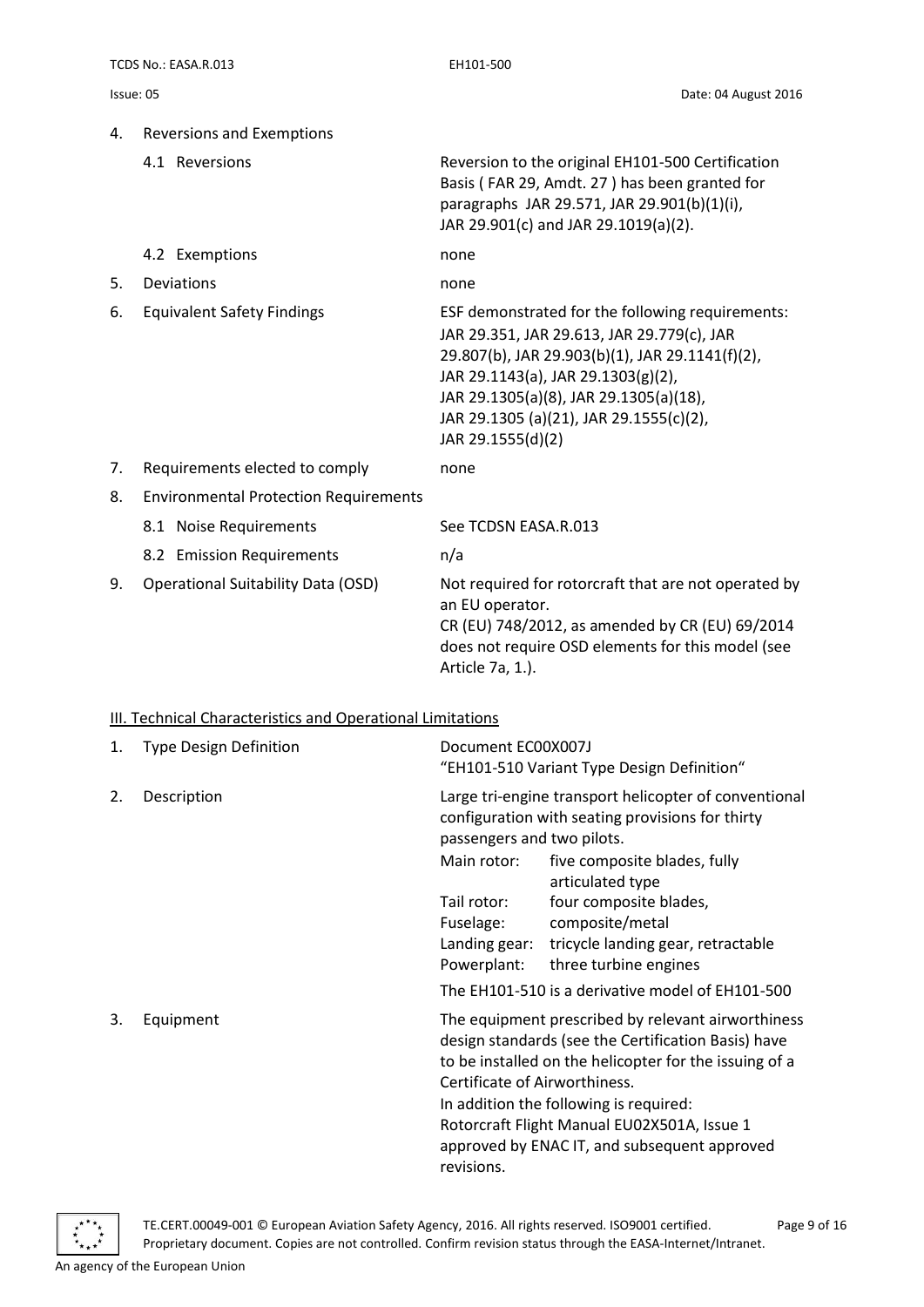TCDS No.: EASA.R.013 EH101-500

5. Engine

4. Dimensions

|        | 4.1 Fuselage         | Length:<br>Width hull:<br>Height (fin):                | 19.30 m<br>4.34 m<br>5.35 m                                                                |
|--------|----------------------|--------------------------------------------------------|--------------------------------------------------------------------------------------------|
|        | 4.2 Main Rotor       | Diameter:                                              | 18.60 m                                                                                    |
|        | 4.3 Tail Rotor       | Diameter:                                              | 4.00 m                                                                                     |
| Engine |                      |                                                        |                                                                                            |
|        | 5.1 Model            | 3 x Model CT7-6A                                       | <b>General Electric Company Aircraft Engines</b><br>Turboshaft engine with DECU 5123T05P04 |
|        | 5.2 Type Certificate | FAA TC/TCDS n°: E8NE<br>EASA TC/TCDS n°: EASA.IM.E.010 |                                                                                            |

#### 5.3 Limitations

#### 5.3.1 Installed Engine Limitations and Transmission Torque Limits

|                    |                          | Output shaft speed         | Gas producer speed | Temperature<br>TIT [°C] ([°F]) |
|--------------------|--------------------------|----------------------------|--------------------|--------------------------------|
|                    | loaded<br>Nf [%] ([rpm]) | unloaded<br>Nf [%] ([rpm]) | Ng [rpm] ([%])     |                                |
| AEO-MCP            | 105 (21 486)             | 107 (21 895)               | 101.6 (45 415)     | 899 (1650)                     |
| AEO TO 5 min       | 105 (21 486)             | 107 (21 895)               | 101.6 (45 415)     | 948 (1738)                     |
| OEI-MCP            | 105 (21 486)             | 107 (21 895)               | 102.6 (45 862)     | 948 (1738)                     |
| OEI Rating 2.5 min | 105 (21 486)             |                            | 103 (46 041)       | 964 (1767)                     |

5.3.2 Other Engine and Transmission Torque Limits

| AFO        | max. TO TO | 106 % (5 304 shp at 102 % NR)                 |
|------------|------------|-----------------------------------------------|
| AFO        | max. MCTQ  | 100 % (4 982 shp at 102 % NR)                 |
| <b>OEI</b> | max. MCTQ  | 112 % (3 713 shp at 102 % NR)                 |
| <b>OEI</b> |            | 2.5 m rating TQ 125 % (4 149 shp at 102 % NR) |

#### 6. Fluids (Fuel/ Oil/ Additives)

|    | 6.1 Fuel         |                            | Avjet type fuels conforming to:              |
|----|------------------|----------------------------|----------------------------------------------|
|    |                  |                            | - ASTM D1655, Type A, A-1; or,               |
|    |                  | - ASTM D1655, Type B       |                                              |
|    |                  |                            | Fuel system icing inhibitor see approved RFM |
|    | 6.2 Oil          | Refer to approved RFM      |                                              |
|    | 6.3 Additives    | Refer to approved RFM      |                                              |
| 7. | Fluid capacities |                            |                                              |
|    | 7.1 Fuel         |                            | Tank capacity: 4 930 litres (total):         |
|    |                  |                            | Tank 1: 1 000 litres at STA 8 375,           |
|    |                  |                            | Tank 2: 1 000 litres at STA 7 375,           |
|    |                  |                            | Tank 3: 965 litres at STA 6 375,             |
|    |                  |                            | Tank 4: 965 litres at STA 5 375,             |
|    |                  |                            | Tank 5: 1 000 litres at STA 10 875.          |
|    |                  | Usable fuel:               | refer to approved RFM                        |
|    |                  | Unusable fuel: see Note 2. |                                              |



TE.CERT.00049-001 © European Aviation Safety Agency, 2016. All rights reserved. ISO9001 certified. Page 10 of 16 Proprietary document. Copies are not controlled. Confirm revision status through the EASA-Internet/Intranet.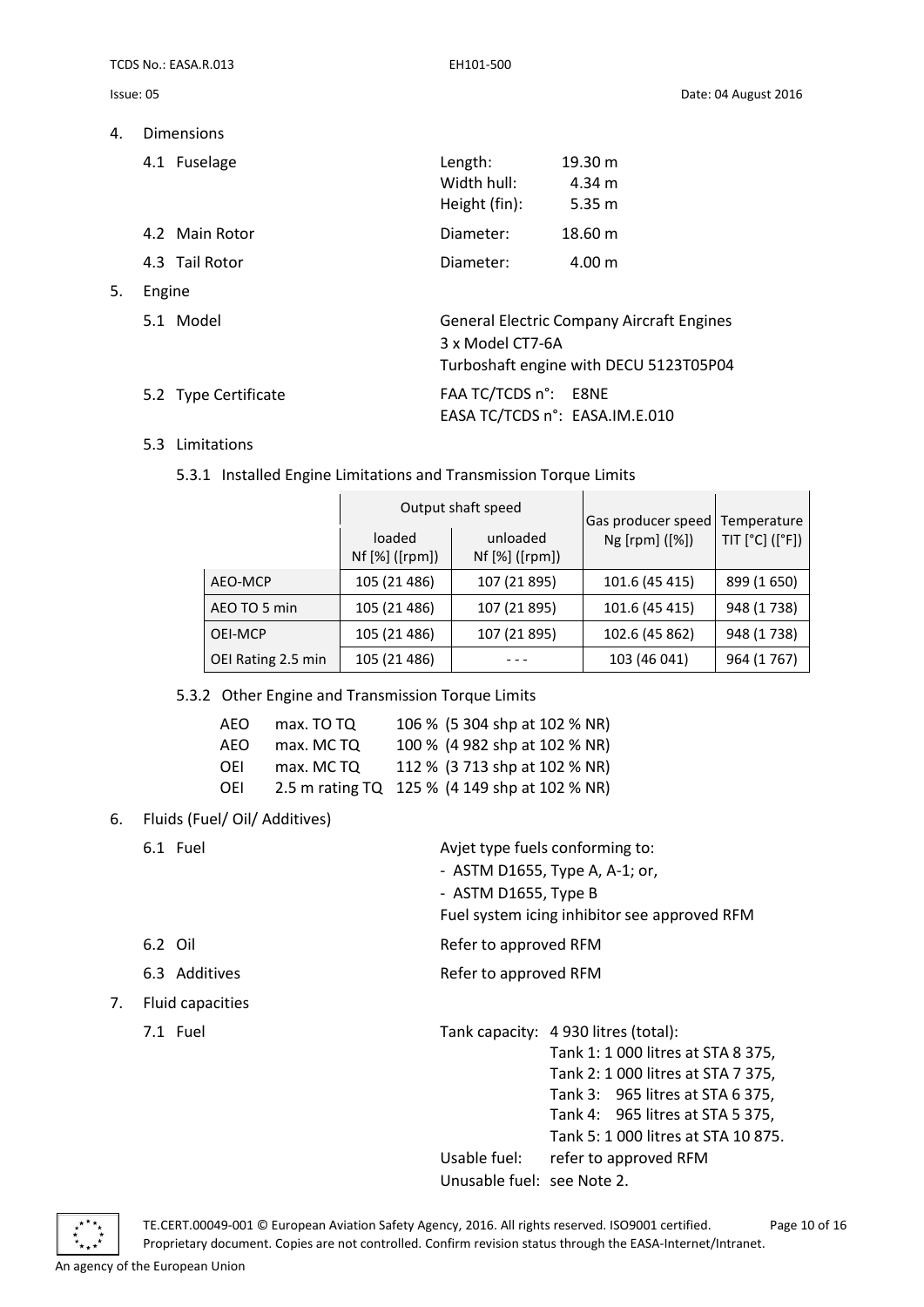|    | 7.2 Oil                                           | Engines:                                   |                    | 6.2 litres per each engine, two tanks                |  |
|----|---------------------------------------------------|--------------------------------------------|--------------------|------------------------------------------------------|--|
|    |                                                   |                                            |                    | at STA 8 404, one at STA 9 702                       |  |
|    |                                                   | APU:                                       |                    | 2.8 litres at STA 9 912                              |  |
|    |                                                   | MGB:                                       |                    | 62 litres at STA 8 140                               |  |
|    |                                                   | AGB:                                       | 7 litres STA 6 819 |                                                      |  |
|    |                                                   | IGB:<br>TGB:                               |                    | 3 litres at STA 18 712<br>3.5 litres at STA 19 395   |  |
|    |                                                   | Undrainable oil: see Note 2                |                    |                                                      |  |
|    | 7.3 Coolant System Capacity                       | n/a                                        |                    |                                                      |  |
| 8. | Air Speed Limitations                             | Max. $V_{NE}$ 150 KIAS                     |                    |                                                      |  |
|    |                                                   | weight, see approved RFM                   |                    | For reduction of the $V_{NE}$ with altitude, OAT and |  |
| 9. | <b>Rotor Speed Limitations</b>                    | Power on:                                  |                    |                                                      |  |
|    |                                                   | Continuous                                 |                    |                                                      |  |
|    |                                                   | operation range<br>Maximum                 |                    | 100 - 103 % (210 - 216.3 rpm)<br>103 % (216.3 rpm)   |  |
|    |                                                   | Minimum                                    |                    | 101 % (210 rpm)                                      |  |
|    |                                                   | Power off:                                 |                    |                                                      |  |
|    |                                                   | Continuous                                 |                    |                                                      |  |
|    |                                                   | operation range                            |                    | 100 - 105 % (210 – 220.5 rpm)                        |  |
|    |                                                   | Maximum                                    |                    | 110 % (231 rpm)                                      |  |
|    |                                                   | Minimum                                    |                    | 95 % (199.5 rpm)                                     |  |
|    | 10. Maximum Operating Altitude and<br>Temperature |                                            |                    |                                                      |  |
|    | 10.1 Altitude                                     | TKOF/LDG:                                  |                    | 12 500 ft (3 825 m)                                  |  |
|    |                                                   | En route:                                  |                    | 15 000 ft (4 572 m) PA or DA,                        |  |
|    |                                                   |                                            |                    | whichever is reached first                           |  |
|    | 10.2 Temperature                                  | ISA +35 °C (or 50 °C below MSL)            |                    |                                                      |  |
|    | 11. Operating Limitations                         | Refer to approved RFM                      |                    |                                                      |  |
|    | 12. Maximum Mass                                  | Maximum:                                   | 14 600 kg          |                                                      |  |
|    |                                                   | Taxi and ramp: 14 700 kg                   |                    |                                                      |  |
|    |                                                   | TKOF/LDG:                                  | 14 600 kg          |                                                      |  |
|    | 13. Centre of Gravity Range                       | Refer to approved RFM                      |                    |                                                      |  |
|    | 14. Datum                                         | Longitudinal:                              |                    |                                                      |  |
|    |                                                   |                                            |                    | The datum plane STA 0 is located 3 385 mm forward    |  |
|    |                                                   | of the front jack point.<br>Lateral:       |                    |                                                      |  |
|    |                                                   |                                            |                    | The datum plane STA 0 is ±1 400 mm inboard of        |  |
|    |                                                   |                                            |                    | each main jack point and coincides with the          |  |
|    |                                                   | rotorcraft longitudinal plane of symmetry. |                    |                                                      |  |
|    | 15. Levelling Means                               |                                            |                    | Plumb line from ceiling reference point to index     |  |
|    |                                                   | plate on floor of passenger cabin          |                    |                                                      |  |
|    | 16. Minimum Flight Crew                           | 2 (two) pilots                             |                    |                                                      |  |
|    | 17. Maximum Passenger Seating Capacity            | 30 (thirty) passengers                     |                    |                                                      |  |

TE.CERT.00049-001 © European Aviation Safety Agency, 2016. All rights reserved. ISO9001 certified. Page 11 of 16 Proprietary document. Copies are not controlled. Confirm revision status through the EASA-Internet/Intranet.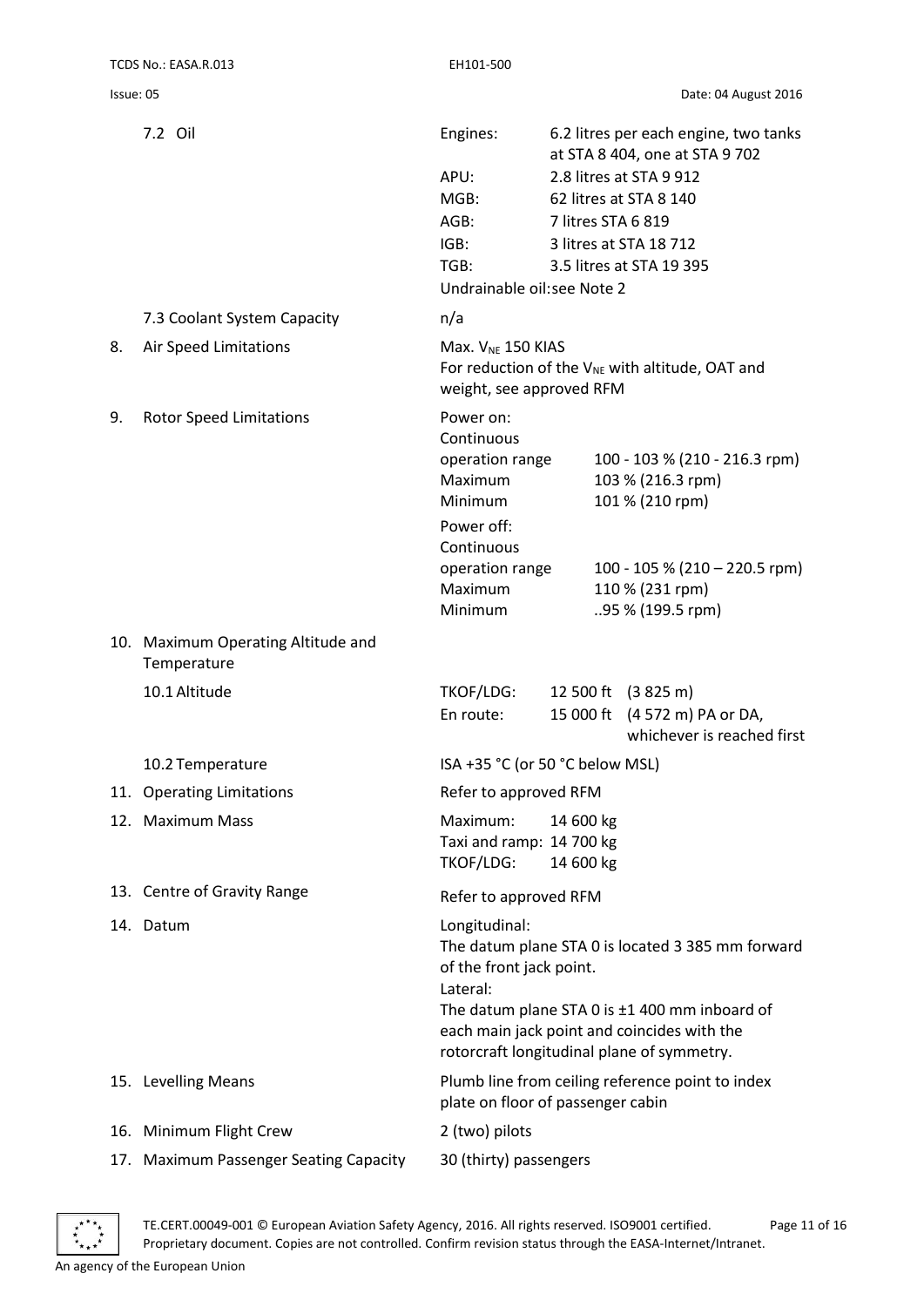TCDS No.: EASA.R.013 EH101-500

<span id="page-11-0"></span>

|    | 18. Passenger Emergency Exit           | 6 (six), 3 (three) on each side of the passenger cabin                                                                                                                                                                                                                                                  |
|----|----------------------------------------|---------------------------------------------------------------------------------------------------------------------------------------------------------------------------------------------------------------------------------------------------------------------------------------------------------|
|    | 19. Maximum Baggage/ Cargo Loads       | n/a                                                                                                                                                                                                                                                                                                     |
|    | 20. Rotor Blade Control Movement       | For rigging information refer to the EH101<br>Maintenance Manual Document EC02P020J                                                                                                                                                                                                                     |
|    | 21. Auxiliary Power Unit (APU)         | One APU Sundstrand model T-62T40C7EH,<br>P/N EA4900V501-009 (4503788) with<br>ESU P/N EA4900V501-007                                                                                                                                                                                                    |
|    | 22. Life-limited Parts                 | See Periodic Inspection Manual EU02X521 Part IV                                                                                                                                                                                                                                                         |
|    | 23. Wheels and Tyres                   | -1 x nose LG with 2 wheels type 418-43<br>- 2 x main LG with each 1 wheel type 418-64<br>See Maintenance Manual EC02P020J                                                                                                                                                                               |
|    | IV. Operating and Service Instructions |                                                                                                                                                                                                                                                                                                         |
| 1. | <b>Flight Manual</b>                   | Rotorcraft Flight Manual EU02X501A, basic issue<br>approved by ENAC IT, and subsequent approved<br>revisions.                                                                                                                                                                                           |
| 2. | <b>Maintenance Manual</b>              | <b>Maintenance Manual:</b><br>EC02P020J<br>Periodic Inspection Manual:<br>EU02X521                                                                                                                                                                                                                      |
| 3. | <b>Structural Repair Manual</b>        | n/a                                                                                                                                                                                                                                                                                                     |
| 4. | Weight and Balance Manual              | n/a                                                                                                                                                                                                                                                                                                     |
| 5. | <b>Illustrated Parts Catalogue</b>     | EC02P026J                                                                                                                                                                                                                                                                                               |
| 6. | <b>Miscellaneous Manuals</b>           | n/a                                                                                                                                                                                                                                                                                                     |
| 7. | Service Letters and Service Bulletins  | As published by Finmeccanica and predecessors                                                                                                                                                                                                                                                           |
| 8. | <b>Required Equipment</b>              | The basic required equipment, as prescribed in the<br>applicable airworthiness regulations (see<br>Certification Basis), must be installed in the<br>helicopter for certification<br>In addition any aircraft must be equipped with a<br>copy of the applicable, approved RFM EU2X501A<br>(see Note 2). |

#### <span id="page-11-1"></span>V. Notes (EH101-510 only)

- 1. Manufacturer's eligible serial numbers: s/n 510-001, 510-002 and subsequent.
- 2. At the time of the first issue of the Standard Certificate of Airworthiness, each rotorcraft must be provided with the document "Appendix A to the Rotorcraft Flight Manual – Weight and Balance Chart" identifying the empty weight and associated centre of gravity position inclusive of the list of installed equipment.

For the determination of the empty weight and associated centre of gravity engine oil, hydraulic fluids, lubricating gear boxes oil must be included.

The unusable fuel to be included in the determination of the empty weight is as follows:

6.5 kg at STA 8 385 6.5 kg at STA 7375 6.5 kg at STA 6375

TE.CERT.00049-001 © European Aviation Safety Agency, 2016. All rights reserved. ISO9001 certified. Page 12 of 16 Proprietary document. Copies are not controlled. Confirm revision status through the EASA-Internet/Intranet.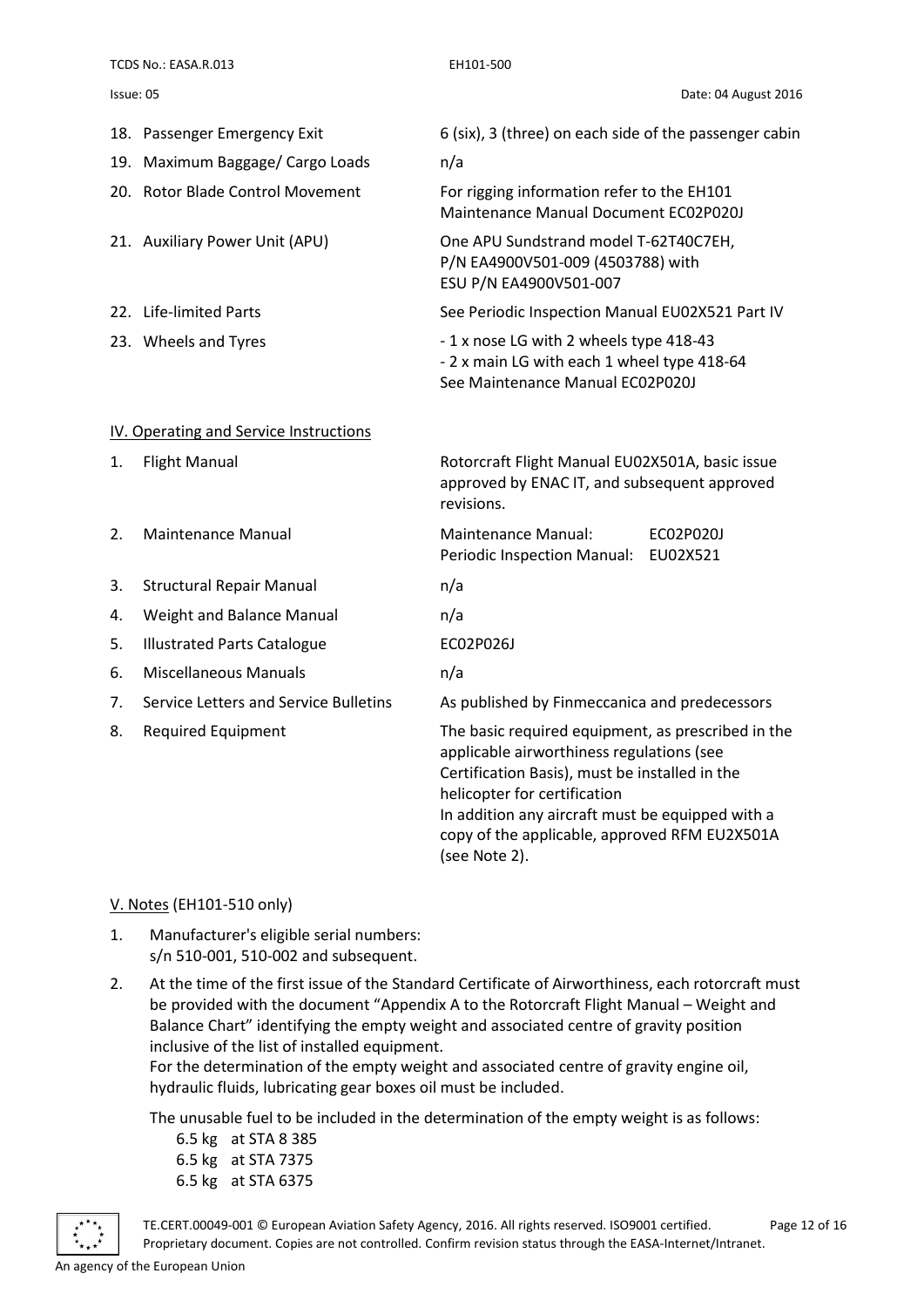V. Notes (EH101-510 only)

2.5 kg at STA 5375 2.5 kg at STA 10 875

- 3. Emergency Avionic System (FDR / CVR / ADELT): The Emergency Avionic System is not fully compliant with JAR OPS rules (refer to CRI F-3)
- 4. Optional equipment: For Rescue Hoist Installation and External Cargo Load Installation, compliance has been shown with ENAC Special Condition D-1 (see CRI D-R-1)
- 5. Major Change NDC 101-0000-0002 (EASA.R.C.01843), approved on 11 July 2008: "New Fully Articulated Tail Rotor installation P/N EA6402D501-011" consists of a new articulated tail rotor assembly P/N EA6422D501-045 which can be installed as alternate configuration in substitution of the originally certified tail rotor P/N EC6400D501, with no impacts on the already approved limitations and performances. The tail rotor modification does not imply an acoustic change. For this change the original Certification Basis of EH101-510 Model has been retained except that CS 29.571 (first Issue ED Decision 2003/16/RM 14/11/2003) replaces FAR 29.571 Amdt. 27 as elected to comply by the TC holder.
- 6. *deleted* (see SECTION: ADMINISTRATIVE, II.)

\* \* \*



TE.CERT.00049-001 © European Aviation Safety Agency, 2016. All rights reserved. ISO9001 certified. Page 13 of 16 Proprietary document. Copies are not controlled. Confirm revision status through the EASA-Internet/Intranet.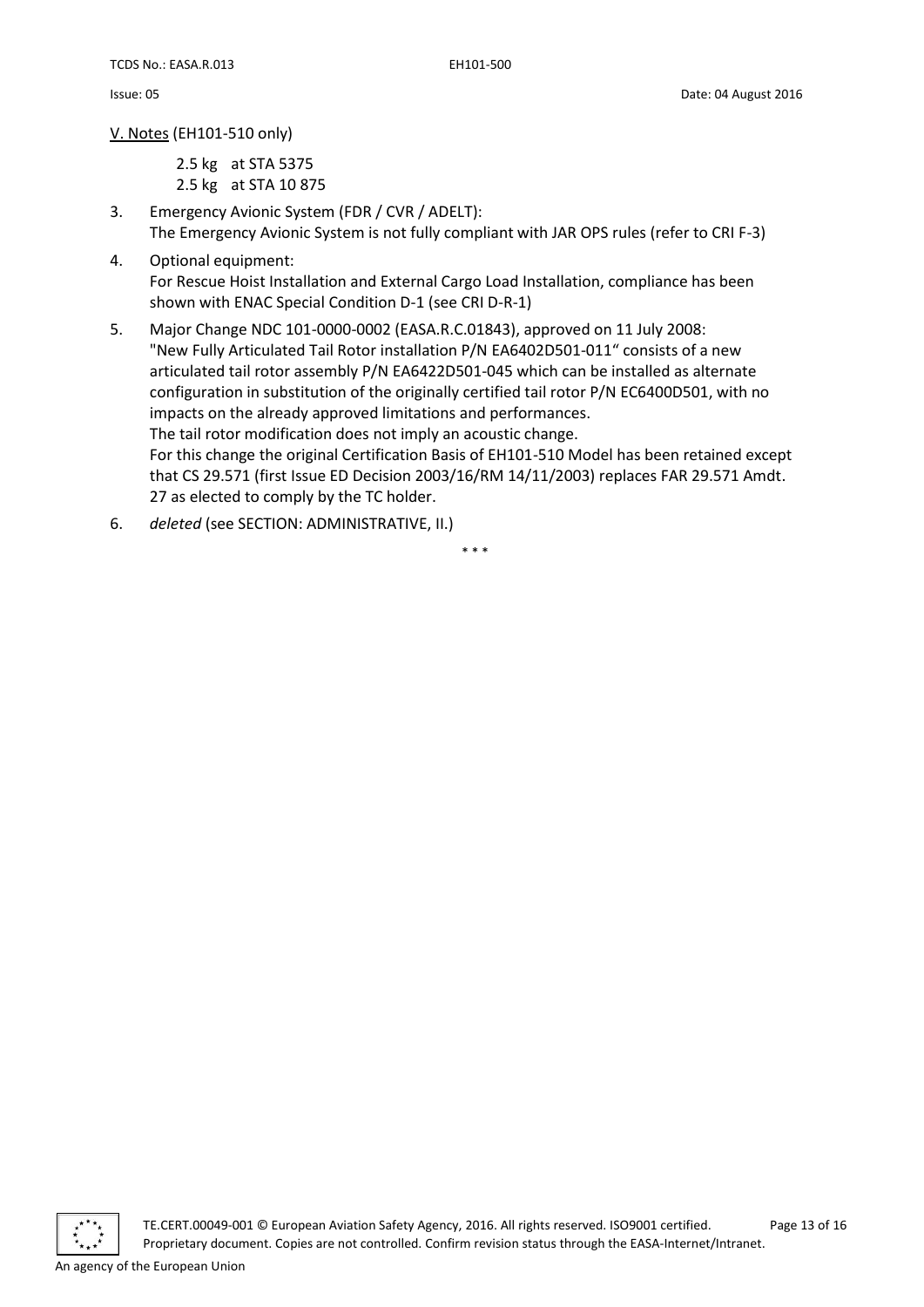#### <span id="page-13-0"></span>**SECTION 3: OPERATIONAL SUITABILITY DATA (OSD)**

The OSD elements listed below are approved by the European Aviation Safety Agency as per Commission Regulation (EU) 748/2012, as amended by Commission Regulation (EU) No 69/2014.

#### <span id="page-13-1"></span>I. OSD Certification Basis

I.1 Reference Date for determining the applicable OSD requirements

*reserved*

I.2 MMEL - Certification Basis

*reserved*

- I.3 Flight Crew Data Certification Basis *reserved*
- I.4 SIM Data Certification Basis *reserved*
- I.5 Maintenance Certifying Staff Data Certification Basis *reserved*
- I.6 Cabin Crew Data Certification Basis *reserved*

#### <span id="page-13-2"></span>II. OSD Elements

II.1 MMEL

*reserved*

- II.2 Flight Crew Data *reserved*
- II.3 SIM Data

*reserved*

- II.4 Maintenance Certifying Staff Data *reserved*
- I.6 Cabin Crew Data *reserved*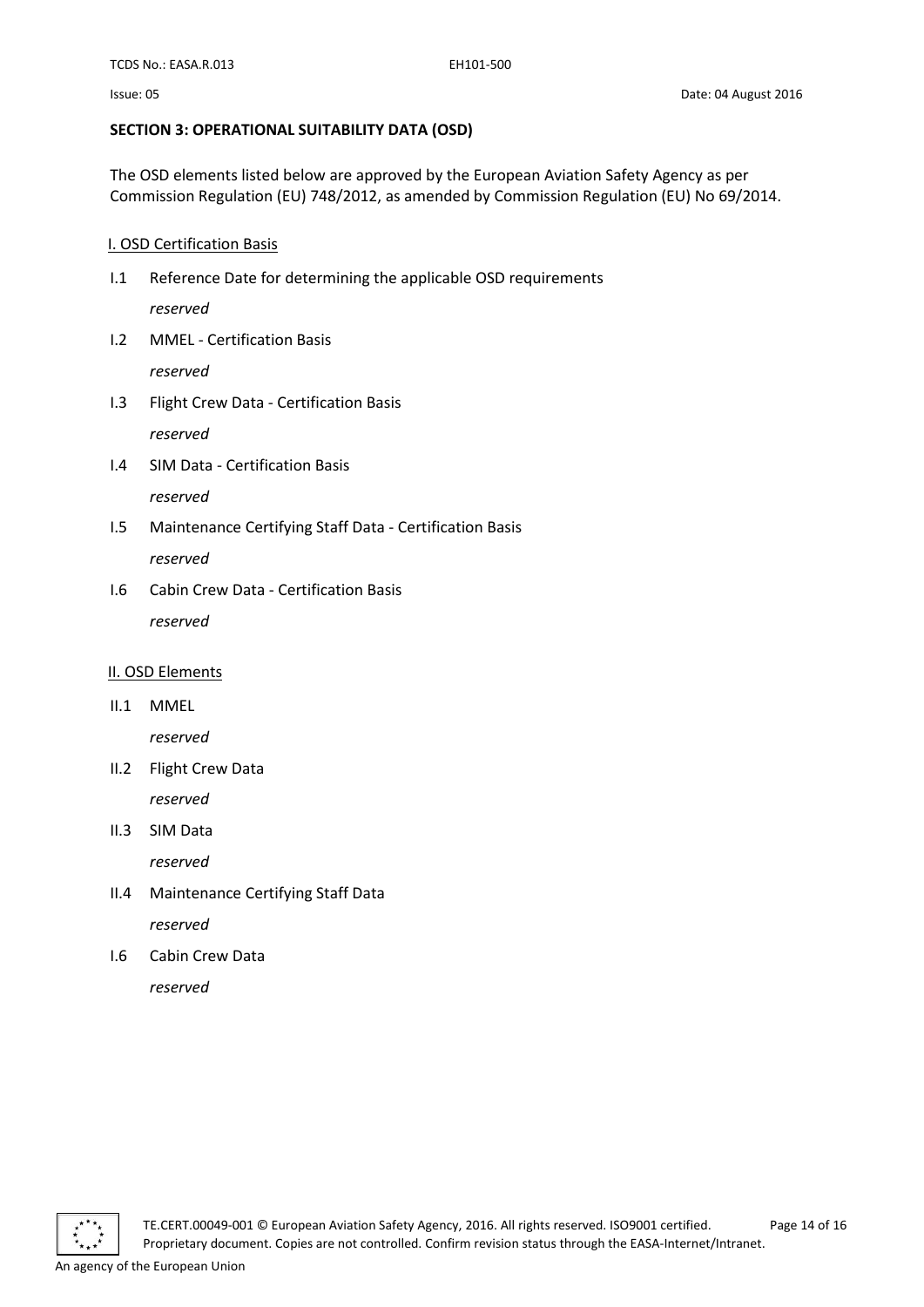#### <span id="page-14-0"></span>**SECTION: ADMINISTRATIVE**

#### <span id="page-14-1"></span>I. Acronyms and Abbreviations

| AEO         | All Engines Operative                 | Min.                  | Minimum                             |
|-------------|---------------------------------------|-----------------------|-------------------------------------|
| Amdt.       | Amendment                             | OEI                   | One Engine Inoperative              |
| C.G.        | Centre of Gravity                     | OSD                   | <b>Operational Suitability Data</b> |
| <b>CAA</b>  | Civil Aviation Authority              | PA                    | Pressure Altitude                   |
| CAA UK      | <b>CAA Britain</b>                    | P/N                   | Part Number                         |
| CR.         | (European) Commission Regulation      | <b>PWR</b>            | Power                               |
| DA          | Density Altitude                      | <b>RFM</b>            | Rotorcraft Flight Manual            |
| ENAC        | Ente Nazionale per l'Aviazione Civile | <b>RFMS</b>           | Rotorcraft Flight Manual Supplement |
|             | CAA Italy                             |                       |                                     |
| <b>KIAS</b> | Knots Indicated Air Speed             | s/n                   | Serial Number                       |
| LDG         | Landing                               | STA.                  | <b>Station</b>                      |
| LG          | Landing Gera                          | TIT                   | Turbine Internal Temperature        |
| Max.        | Maximum                               | <b>TKOF</b>           | Take-off                            |
| MC.         | <b>Maximum Continuous</b>             | то                    | Take-Off                            |
| <b>MCP</b>  | <b>Maximum Continuous Power</b>       | TQ                    | Torque                              |
| min         | Minute                                | <b>V<sub>NE</sub></b> | Never Exceed Speed                  |
|             |                                       |                       |                                     |

#### <span id="page-14-2"></span>II. Type Certificate Holder Record

<span id="page-14-3"></span>

| <b>Type Certificate Holder</b>                                                | <b>Period</b>      |
|-------------------------------------------------------------------------------|--------------------|
| E.H. INDUSTRIES LTD<br>500 Chiswick High Road; London W4 5AG - United Kingdom | Until January 2004 |
| Agusta S.p.A.                                                                 | January 2004 -     |
| Via Giovanni Agusta, 520; 21017 Cascina Costa di Samarate (VA) - Italy        | 31 May 2011        |
| AgustaWestland S.p.A.                                                         | 1 June 2011 -      |
| Via Giovanni Agusta, 520; 21017 Cascina Costa di Samarate (VA) - Italy        | 30 July 2014       |
| AgustaWestland S.p.A.                                                         | 31 July 2014 -     |
| Piazza Monte Grappa, 4; 00195 Roma - Italy                                    | 31 December 2015   |
| Finmeccanica S.p.A.,                                                          | 1 January 2016 $-$ |
| Helicopter Division - Piazza Monte Grappa, 4; 00195 Roma - Italy              | 14 July 2016       |
| Leonardo S.p.a.,<br>Helicopters - Piazza Monte Grappa, 4; 00195 Roma - Italy  | Since 15 July 2016 |



TE.CERT.00049-001 © European Aviation Safety Agency, 2016. All rights reserved. ISO9001 certified. Page 15 of 16 Proprietary document. Copies are not controlled. Confirm revision status through the EASA-Internet/Intranet.